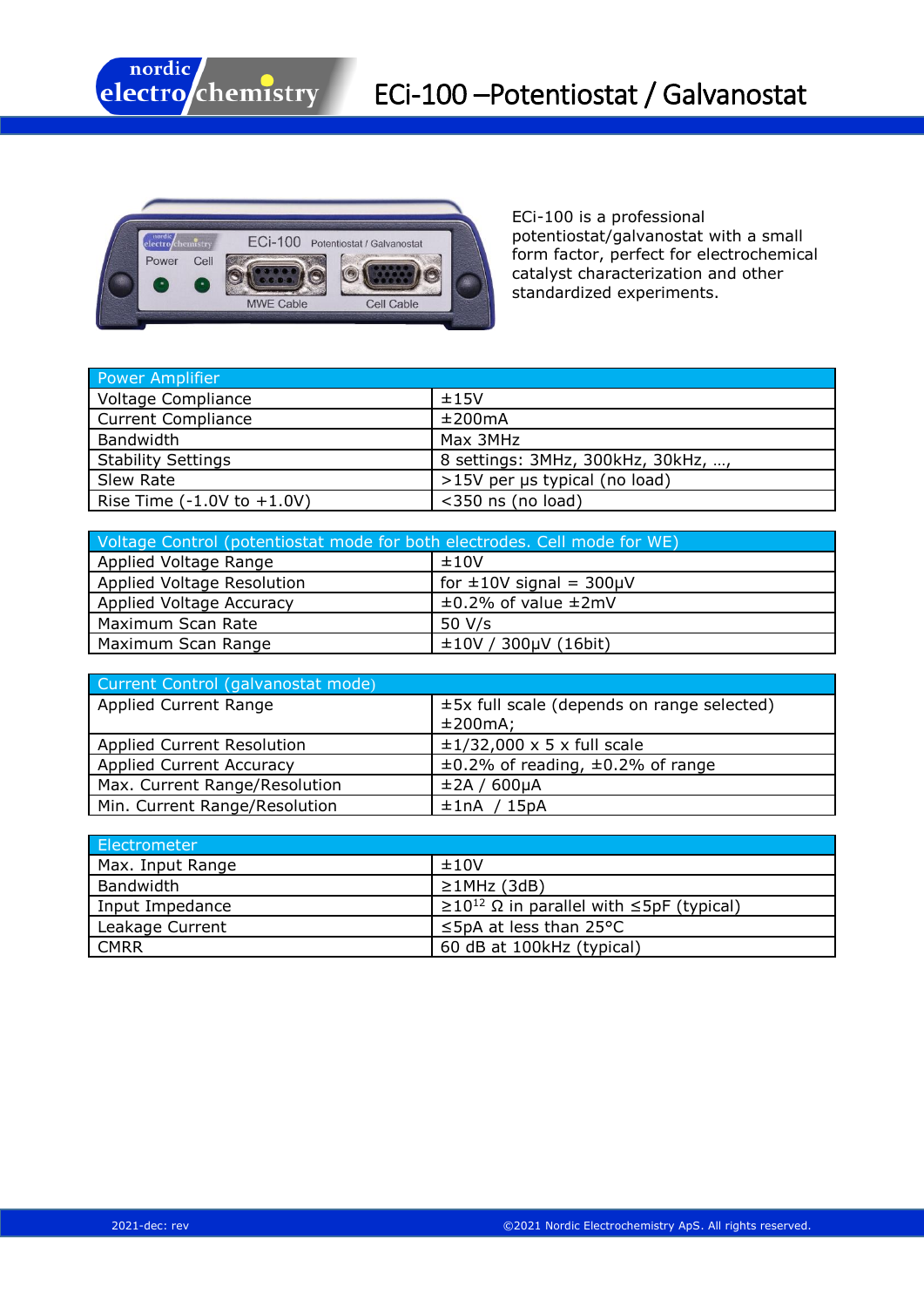| Data Acquisition                      |         |
|---------------------------------------|---------|
| DAQ Card                              | NI-6003 |
| AI Resolution                         | 16bit   |
| AI Sampling rate(samples per second)  |         |
| Single Channel ADC                    | 100k    |
| Multiplexing of up to 8 channels      | 100k    |
| AO Resolution                         | 16bit   |
| AO Sampling rate (samples per second) | 5k      |

| <b>Voltage Measurement</b>        |                                                                             |
|-----------------------------------|-----------------------------------------------------------------------------|
| Voltage Range                     | ±10V                                                                        |
| Resolution                        | <0,01mV using oversampling                                                  |
| <b>Voltage Accuracy</b>           | $\pm 0.2\%$ of reading, $\pm 2$ mV                                          |
|                                   |                                                                             |
| <b>Linear Current Measurement</b> |                                                                             |
| <b>Current Modes</b>              | Set maximum output current:                                                 |
|                                   | 4 modes: 1A, 10mA, 100uA, 1uA                                               |
| <b>Current Ranges</b>             | 4 ranges: Current mode x Range Setting                                      |
|                                   | Changing the current range does not affect the                              |
|                                   | IR-compensation.                                                            |
|                                   |                                                                             |
|                                   | 1A mode: 1A (500mA max/100mA) to 1mA<br>10mA mode: 10mA (50mA max.) to 10uA |
|                                   | 100uA mode: 100uA (500uA max.) to 100nA                                     |
|                                   | 1uA mode: 1uA (5uA max.) to 1nA                                             |
| <b>Current Resolution</b>         | 0.01% of current range using oversampling                                   |
| Current Accuracy (DC)             | 20 nA to 2A:                                                                |
|                                   | $\pm 0.2\%$ of reading,                                                     |
|                                   | $±0.2%$ of range                                                            |
|                                   | 100pA: < 0.5% ±20pA                                                         |
| Logarithmic Current Measurement   |                                                                             |
| <b>Current Range</b>              | 100pA to 20mA                                                               |
|                                   |                                                                             |
| Current Accuracy (DC)             | 1% over full range                                                          |
| Impedance (EIS)                   |                                                                             |
| Mode                              | Potentiostat/Galvanostatic/Cell                                             |
| <b>Frequency Ranges</b>           | 1mHz to 1 MHz (based on DAQ card)                                           |
| Minimum AC Voltage Amplitude      | 0.1mV RMS                                                                   |
| Sweep                             | Linear or Logarithmic                                                       |
|                                   |                                                                             |
| iR Compensation                   |                                                                             |
| Positive Feedback                 | Yes, analogue                                                               |
|                                   | Post measure IR-correction is also available.                               |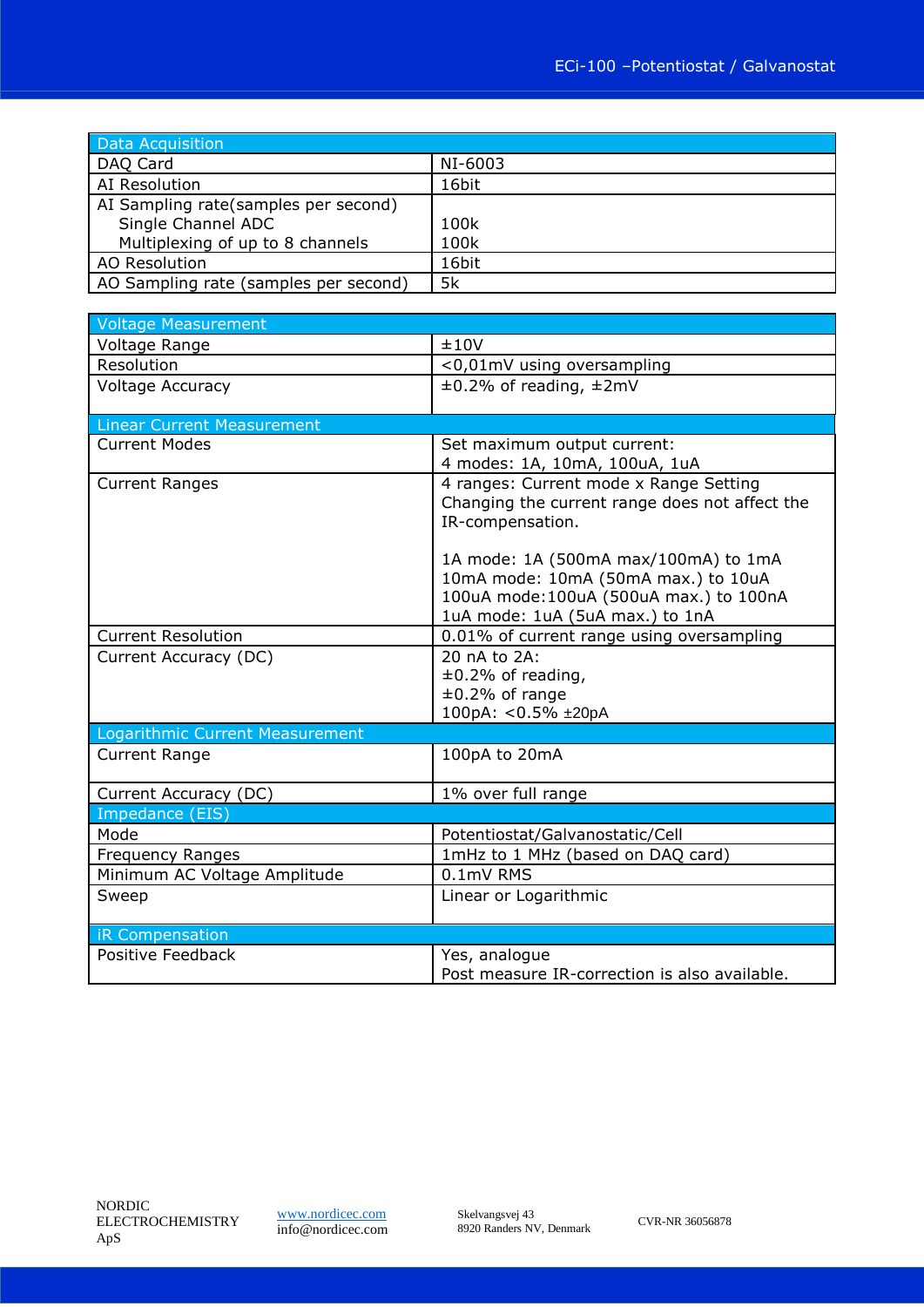| Interfaces                                                                         |                                                                                                                                   |  |
|------------------------------------------------------------------------------------|-----------------------------------------------------------------------------------------------------------------------------------|--|
| Analog Voltage Output<br>(included as standard)                                    | $\pm 10V$ range, max $\pm 10$ mA, output impedance<br>$1k\Omega$<br>BNC connector (for stirrers, rotating disk<br>electrode etc.) |  |
| Digital inputs<br>(optional)                                                       | 3                                                                                                                                 |  |
| Digital Outputs<br>(optional)                                                      | 3 Output                                                                                                                          |  |
| Auxiliary Voltage/Current Input<br>for multi electrode measurements.<br>(Optional) | Voltage: 4 signals vs sense or 4 signals<br>measured differentially. $\pm 10V$ range.                                             |  |
| PC / Software                                                                      |                                                                                                                                   |  |
| Communications Interface                                                           | Universal Serial Bus (USB)                                                                                                        |  |
| <b>Operating System</b>                                                            | Windows <sup>®</sup> XP, Vista, 7 and 8,10,11 (64-bit & 32-<br>bit)                                                               |  |
| PC Specification (minimum)                                                         | Pentium <sup>®</sup> 4 (1GHz) / 2 GB memory                                                                                       |  |
| Software                                                                           | EC4™u suite(EC4™DAQ and EC4™View)<br>National Instruments® LabVIEW® 2013 Runtime-<br>Engine                                       |  |

| General                             |                                                                                              |
|-------------------------------------|----------------------------------------------------------------------------------------------|
| Power                               | DC: 12-18 V,                                                                                 |
| Dimensions( $L \times W \times H$ ) | appr. 200 x 121 x 33mm                                                                       |
| Weight                              | appr. $0.5$ kg                                                                               |
| <b>Operating Temperature Range</b>  | 10°C to 50°C                                                                                 |
| Humidity                            | Maximum 80% non-condensing                                                                   |
| Temperature (specified)             | $25^{\circ}$ C                                                                               |
| <b>Internal Dummy Cell</b>          | No                                                                                           |
| CE marking                          | Yes<br>Compliance with the following regulations:<br>2004/108/EC (EMC)<br>2002/95/EEC (RoHS) |